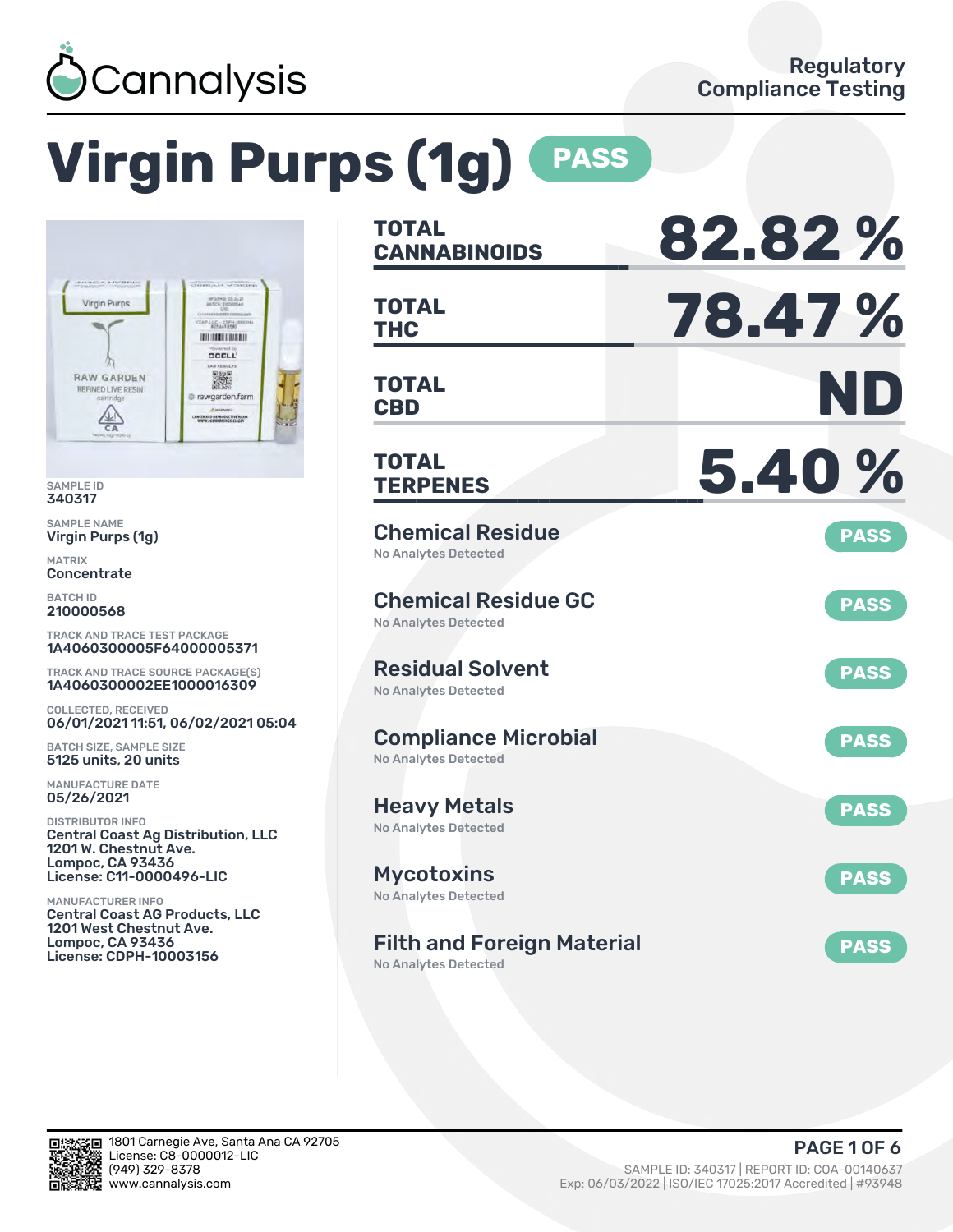

## CANNABINOID ANALYSIS

Total THC,CBD value(s) have been decarboxylated.

| TOTAL THC:          | 784.7 mg/g (78.47 %), 784.7 mg per package |
|---------------------|--------------------------------------------|
| TOTAL CBD:          | ND                                         |
| TOTAL CANNABINOIDS: | 828.2 mg/g (82.82 %)                       |

UNIT OF MEASUREMENT: Milligrams per Gram(mg/g)

| <b>ANALYTE</b>         | <b>RESULT</b>         | LOD    | <b>LLOO</b> | <b>ANALYTE</b>   | <b>RESULT</b>        | LOD    | LL <sub>00</sub> |
|------------------------|-----------------------|--------|-------------|------------------|----------------------|--------|------------------|
| THCa                   | ND                    | 0.2000 | 0.4000      | CBD <sub>v</sub> | <b>ND</b>            | 0.2000 | 0.4000           |
| D9THC                  | 784.7 mg/g (78.47 %)  | 0.2000 | 0.4000      | CBGa             | <b>ND</b>            | 0.2000 | 0.4000           |
| D8THC                  | ND                    | 0.2000 | 0.4000      | CBG              | 38.18 mg/g (3.818 %) | 0.2000 | 0.4000           |
| <b>THC<sub>v</sub></b> | 5.294 mg/g (0.5294 %) | 0.2000 | 0.4000      | <b>CBN</b>       | <b>ND</b>            | 0.2000 | 0.4000           |
| CBDa                   | ND                    | 0.2000 | 0.4000      | CBC              | <b>ND</b>            | 0.2000 | 0.4000           |
| CBD                    | ND                    | 0.2000 | 0.4000      |                  |                      |        |                  |

#### ADDITIONAL INFORMATION

| Method:              | SOP-TECH-001 | Sample Prepped: 06/03/202116:02   | Sample Approved: 06/03/2021 20:45  |  |
|----------------------|--------------|-----------------------------------|------------------------------------|--|
| Instrument: UPLC-DAD |              | Sample Analyzed: 06/03/2021 16:50 | Prep-Analytical Batch: 29923-24137 |  |



### TERPENE ANALYSIS

UNIT OF MEASUREMENT: Milligrams per Gram(mg/g)

| TUTAL TERPENES: |  |
|-----------------|--|
|                 |  |
|                 |  |

TOTAL TERPENES: 54.07 mg/g (5.407 %)

| <b>ANALYTE</b>          | <b>RESULT</b>                                                                                                      | LOD    | <b>LLOQ</b> | <b>ANALYTE</b>         | <b>RESULT</b>                                       | LOD    | <b>LLOQ</b> |
|-------------------------|--------------------------------------------------------------------------------------------------------------------|--------|-------------|------------------------|-----------------------------------------------------|--------|-------------|
| 3-Carene                | <b>ND</b>                                                                                                          | 1.000  | 2.500       | Alpha bisabolol        | <lloq< td=""><td>0.1000</td><td>0.5000</td></lloq<> | 0.1000 | 0.5000      |
| Alpha cedrene           | <b>ND</b>                                                                                                          | 1.000  | 2.500       | Alpha humulene         | <lloq< td=""><td>0.5000</td><td>1.000</td></lloq<>  | 0.5000 | 1.000       |
| Alpha pinene            | 6.289 mg/g $(0.6289\%)$                                                                                            | 0.1000 | 1.000       | Alpha terpinene        | <b>ND</b>                                           | 0.5000 | 1.000       |
| Alpha terpineol         | 0.9557 mg/g $(0.0956\%)$                                                                                           | 0.3260 | 0.6520      | Beta caryophyllene     | 3.449 mg/g (0.3449 %)                               | 0.5000 | 1.000       |
| Beta myrcene            | 13.00 mg/g (1.300 %)                                                                                               | 0.5000 | 1.000       | Beta pinene            | 4.238 mg/g (0.4238 %)                               | 0.6070 | 1.214       |
| <b>Borneol</b>          | <b>ND</b>                                                                                                          | 1.000  | 2.500       | Camphene               | <b>ND</b>                                           | 0.5000 | 1.000       |
| Camphor                 | <b>ND</b>                                                                                                          | 0.1000 | 0.5000      | Caryophyllene oxide ND |                                                     | 0.5000 | 2.500       |
| Cedrol                  | <b>ND</b>                                                                                                          | 0.5000 | 1.000       | Cis geraniol           | <b>ND</b>                                           | 1.000  | 2.500       |
| Cis nerolidol           | <b>ND</b>                                                                                                          | 2.500  | 5.000       | Eucalyptol             | <b>ND</b>                                           | 0.1000 | 0.5000      |
| Fenchol                 | 1.771 mg/g (0.1771 %)                                                                                              | 0.5000 | 1.000       | Fenchone               | <lloq< td=""><td>0.1000</td><td>0.5000</td></lloq<> | 0.1000 | 0.5000      |
| Gamma terpinene         | <b>ND</b>                                                                                                          | 0.1000 | 0.5000      | Gamma terpineol        | <b>ND</b>                                           | 0.2090 | 0.5230      |
| Geranyl acetate         | <b>ND</b>                                                                                                          | 0.1000 | 0.5000      | Guaiol                 | <b>ND</b>                                           | 2.500  | 5.000       |
| Isoborneol              | <b>ND</b>                                                                                                          | 0.5000 | 1.000       | Isopulegol             | <b>ND</b>                                           | 2.500  | 5.000       |
| Limonene                | 19.55 mg/g (1.955 %)                                                                                               | 0.5000 | 2.500       | Linalool               | 3.141 mg/g $(0.3141\%)$                             | 0.5000 | 1.000       |
| Menthol                 | <b>ND</b>                                                                                                          | 1.000  | 2.500       | Ocimene 1              | <b>ND</b>                                           | 0.1550 | 0.3100      |
| Ocimene 2               | <ll0q< td=""><td>0.3450</td><td>1.725</td><td>P-cymene</td><td><b>ND</b></td><td>0.5230</td><td>1.045</td></ll0q<> | 0.3450 | 1.725       | P-cymene               | <b>ND</b>                                           | 0.5230 | 1.045       |
| P-mentha-1.5-diene ND   |                                                                                                                    | 0.5000 | 1.000       | Pulegone               | <b>ND</b>                                           | 0.1000 | 0.5000      |
| Sabinene                | <b>ND</b>                                                                                                          | 0.5000 | 1.000       | Terpinolene            | 1.667 mg/g $(0.1667%)$                              | 0.1000 | 0.5000      |
| Trans beta farnesene ND |                                                                                                                    | 2.500  | 5.000       | Trans geraniol         | <b>ND</b>                                           | 0.5000 | 2.500       |
| Trans nerolidol         | <b>ND</b>                                                                                                          | 0.5000 | 2.500       | Valencene              | <b>ND</b>                                           | 0.5000 | 1.000       |

| <b>NALYTE</b>       | <b>RESULT</b>                                       | <b>LOD</b> | LLOQ   |
|---------------------|-----------------------------------------------------|------------|--------|
| Ipha bisabolol      | <lloq< td=""><td>0.1000</td><td>0.5000</td></lloq<> | 0.1000     | 0.5000 |
| Ipha humulene       | <lloq< td=""><td>0.5000</td><td>1.000</td></lloq<>  | 0.5000     | 1.000  |
| Ipha terpinene      | <b>ND</b>                                           | 0.5000     | 1.000  |
| eta caryophyllene   | 3.449 mg/g $(0.3449\%)$                             | 0.5000     | 1.000  |
| leta pinene         | 4.238 mg/g (0.4238 %)                               | 0.6070     | 1.214  |
| amphene:            | <b>ND</b>                                           | 0.5000     | 1.000  |
| aryophyllene oxide: | <b>ND</b>                                           | 0.5000     | 2.500  |
| is geraniol:        | <b>ND</b>                                           | 1.000      | 2.500  |
| ucalyptol           | <b>ND</b>                                           | 0.1000     | 0.5000 |
| enchone             | <lloq< td=""><td>0.1000</td><td>0.5000</td></lloq<> | 0.1000     | 0.5000 |
| amma terpineol      | <b>ND</b>                                           | 0.2090     | 0.5230 |
| iuaiol              | <b>ND</b>                                           | 2.500      | 5.000  |
| sopulegol           | <b>ND</b>                                           | 2.500      | 5.000  |
| inalool             | 3.141 mg/g $(0.3141\%)$                             | 0.5000     | 1.000  |
| cimene 1            | <b>ND</b>                                           | 0.1550     | 0.3100 |
| -cymene             | <b>ND</b>                                           | 0.5230     | 1.045  |
| ulegone             | <b>ND</b>                                           | 0.1000     | 0.5000 |
| erpinolene          | 1.667 mg/g (0.1667 %)                               | 0.1000     | 0.5000 |
| rans geraniol       | <b>ND</b>                                           | 0.5000     | 2.500  |
| 'alencene           | <b>ND</b>                                           | 0.5000     | 1.000  |
|                     |                                                     |            |        |



PAGE 2 OF 6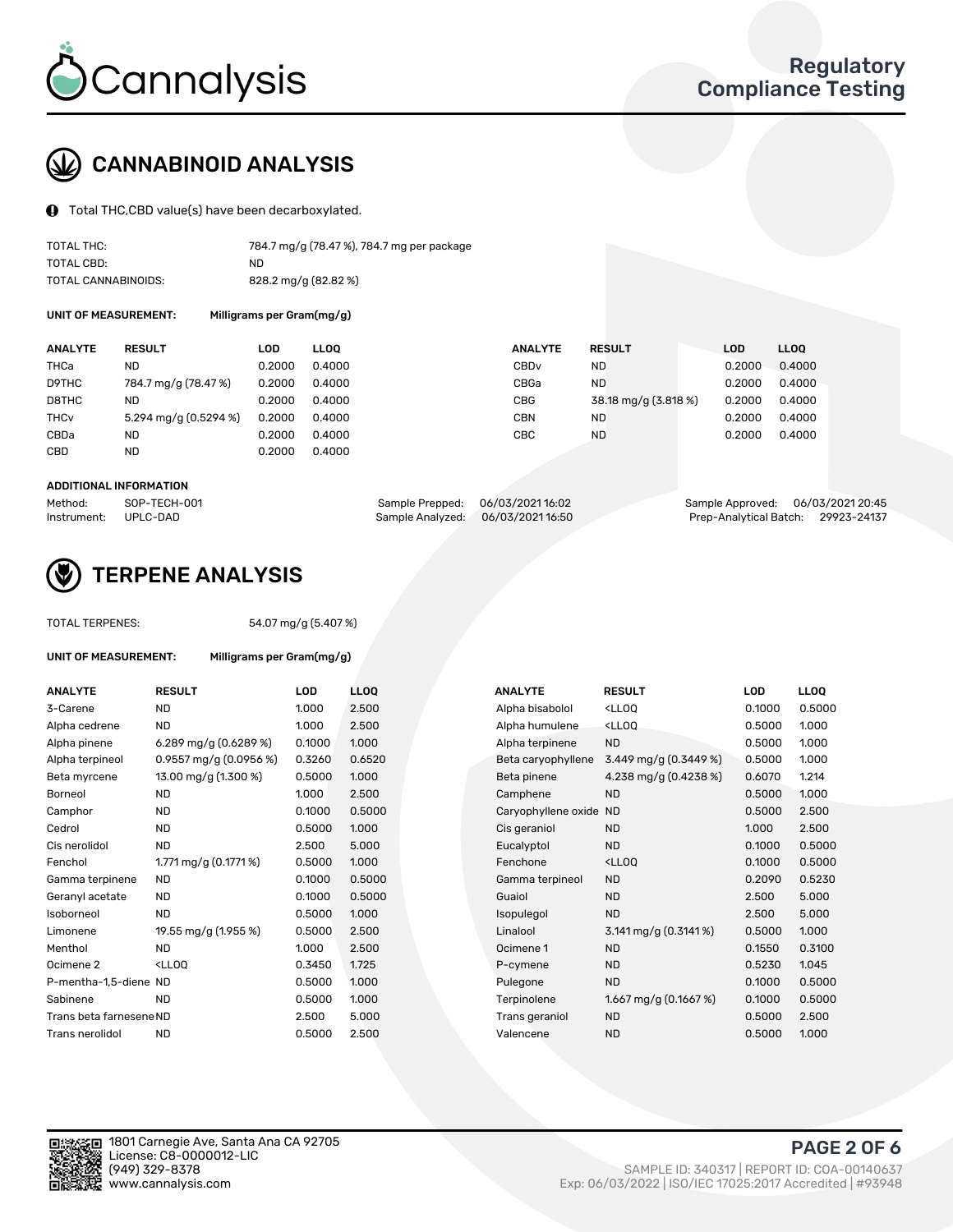

### Regulatory Compliance Testing

#### ADDITIONAL INFORMATION

Method: SOP-TECH-027 Sample Prepped: 06/02/2021 13:11 Sample Approved: 06/03/2021 11:18 Prep-Analytical Batch: 29874-24097



CHEMICAL RESIDUE ANALYSIS PASS

UNIT OF MEASUREMENT: Micrograms per Gram(ug/g)

| <b>ANALYTE</b>    | <b>RESULT</b> | LOD    | <b>LLOQ</b> | <b>ACTION LEVEL</b> |      | <b>ANALYTE</b>      | <b>RESULT</b> | LOD    | <b>LLOQ</b> | <b>ACTION LEVEL</b> |      |
|-------------------|---------------|--------|-------------|---------------------|------|---------------------|---------------|--------|-------------|---------------------|------|
| Abamectin         | <b>ND</b>     | 0.0200 | 0.0400      | 0.1000              | Pass | Acephate            | <b>ND</b>     | 0.0200 | 0.0400      | 0.1000              | Pass |
| Acequinocyl       | <b>ND</b>     | 0.0200 | 0.0400      | 0.1000              | Pass | Acetamiprid         | <b>ND</b>     | 0.0200 | 0.0400      | 0.1000              | Pass |
| Aldicarb          | <b>ND</b>     | 0.0200 | 0.0400      | 0.0                 | Pass | Azoxystrobin        | <b>ND</b>     | 0.0200 | 0.0400      | 0.1000              | Pass |
| Bifenazate        | <b>ND</b>     | 0.0200 | 0.0400      | 0.1000              | Pass | <b>Bifenthrin</b>   | <b>ND</b>     | 0.0200 | 0.0400      | 3.000               | Pass |
| <b>Boscalid</b>   | <b>ND</b>     | 0.0200 | 0.0400      | 0.1000              | Pass | Carbarvl            | <b>ND</b>     | 0.0200 | 0.0400      | 0.5000              | Pass |
| Carbofuran        | <b>ND</b>     | 0.0200 | 0.0400      | 0.0                 | Pass | Chlorantraniliprole | <b>ND</b>     | 0.0200 | 0.0400      | 10.00               | Pass |
| Clofentezine      | <b>ND</b>     | 0.0200 | 0.0400      | 0.1000              | Pass | Coumaphos           | <b>ND</b>     | 0.0200 | 0.0400      | 0.0                 | Pass |
| Cyfluthrin        | <b>ND</b>     | 0.4000 | 1.000       | 2.000               | Pass | Cypermethrin        | <b>ND</b>     | 0.4000 | 1.000       | 1.000               | Pass |
| Daminozide        | <b>ND</b>     | 0.0200 | 0.0400      | 0.0                 | Pass | Diazinon            | <b>ND</b>     | 0.0200 | 0.0400      | 0.1000              | Pass |
| <b>Dichlorvos</b> | <b>ND</b>     | 0.0200 | 0.0400      | 0.0                 | Pass | Dimethoate          | <b>ND</b>     | 0.0200 | 0.0400      | 0.0                 | Pass |
| Dimethomorph      | <b>ND</b>     | 0.0200 | 0.0400      | 2.000               | Pass | <b>Ethoprophos</b>  | <b>ND</b>     | 0.0200 | 0.0400      | 0.0                 | Pass |
| Etofenprox        | <b>ND</b>     | 0.0200 | 0.0400      | 0.0                 | Pass | Etoxazole           | <b>ND</b>     | 0.0200 | 0.0400      | 0.1000              | Pass |
| Fenhexamid        | <b>ND</b>     | 0.0200 | 0.0400      | 0.1000              | Pass | Fenoxycarb          | <b>ND</b>     | 0.0200 | 0.0400      | 0.0                 | Pass |
| Fenpyroximate     | <b>ND</b>     | 0.0200 | 0.0400      | 0.1000              | Pass | Fipronil            | <b>ND</b>     | 0.0400 | 0.1000      | 0.0                 | Pass |
| Flonicamid        | <b>ND</b>     | 0.0200 | 0.0400      | 0.1000              | Pass | Fludioxonil         | <b>ND</b>     | 0.0200 | 0.0400      | 0.1000              | Pass |
| Hexythiazox       | <b>ND</b>     | 0.0200 | 0.0400      | 0.1000              | Pass | Imazalil            | <b>ND</b>     | 0.0200 | 0.0400      | 0.0                 | Pass |
| Imidacloprid      | <b>ND</b>     | 0.0200 | 0.0400      | 5.000               | Pass | Kresoxim methyl     | <b>ND</b>     | 0.0200 | 0.0400      | 0.1000              | Pass |
| Malathion         | <b>ND</b>     | 0.0200 | 0.0400      | 0.5000              | Pass | Metalaxyl           | <b>ND</b>     | 0.0200 | 0.0400      | 2.000               | Pass |
| Methiocarb        | <b>ND</b>     | 0.0200 | 0.0400      | 0.0                 | Pass | Methomyl            | <b>ND</b>     | 0.0200 | 0.0400      | 1.000               | Pass |
| Mevinphos         | <b>ND</b>     | 0.0200 | 0.0400      | 0.0                 | Pass | Myclobutanil        | <b>ND</b>     | 0.0200 | 0.0400      | 0.1000              | Pass |
| Naled             | <b>ND</b>     | 0.0200 | 0.0400      | 0.1000              | Pass | Oxamyl              | <b>ND</b>     | 0.0200 | 0.0400      | 0.5000              | Pass |
| Paclobutrazol     | <b>ND</b>     | 0.0200 | 0.0400      | 0.0                 | Pass | Permethrins         | <b>ND</b>     | 0.0400 | 0.1000      | 0.5000              | Pass |
| Phosmet           | <b>ND</b>     | 0.0200 | 0.0400      | 0.1000              | Pass | Piperonyl butoxide  | <b>ND</b>     | 0.0200 | 0.0400      | 3.000               | Pass |
| Prallethrin       | <b>ND</b>     | 0.0200 | 0.0400      | 0.1000              | Pass | Propiconazole       | <b>ND</b>     | 0.0200 | 0.0400      | 0.1000              | Pass |
| Propoxur          | <b>ND</b>     | 0.0200 | 0.0400      | 0.0                 | Pass | Pyrethrins          | <b>ND</b>     | 0.0200 | 0.0400      | 0.5000              | Pass |
| Pyridaben         | <b>ND</b>     | 0.0200 | 0.0400      | 0.1000              | Pass | Spinetoram          | <b>ND</b>     | 0.0200 | 0.0400      | 0.1000              | Pass |
| Spinosad          | <b>ND</b>     | 0.0300 | 0.0700      | 0.1000              | Pass | Spiromesifen        | <b>ND</b>     | 0.0200 | 0.0400      | 0.1000              | Pass |
| Spirotetramat     | <b>ND</b>     | 0.0200 | 0.0400      | 0.1000              | Pass | Spiroxamine         | <b>ND</b>     | 0.0200 | 0.0400      | 0.0                 | Pass |
| Tebuconazole      | <b>ND</b>     | 0.0200 | 0.0400      | 0.1000              | Pass | Thiacloprid         | <b>ND</b>     | 0.0200 | 0.0400      | 0.0                 | Pass |
| Thiamethoxam      | <b>ND</b>     | 0.0200 | 0.0400      | 5.000               | Pass | Trifloxystrobin     | <b>ND</b>     | 0.0200 | 0.0400      | 0.1000              | Pass |

#### ADDITIONAL INFORMATION

Method: SOP-TECH-002 Sample Prepped: 06/02/202113:12 Sample Approved: 06/03/2021 19:53<br>Instrument: LC-MS/MS Sample Analyzed: 06/02/2021 13:36 Prep-Analytical Batch: 29876-24098 Prep-Analytical Batch: 29876-24098

PAGE 3 OF 6

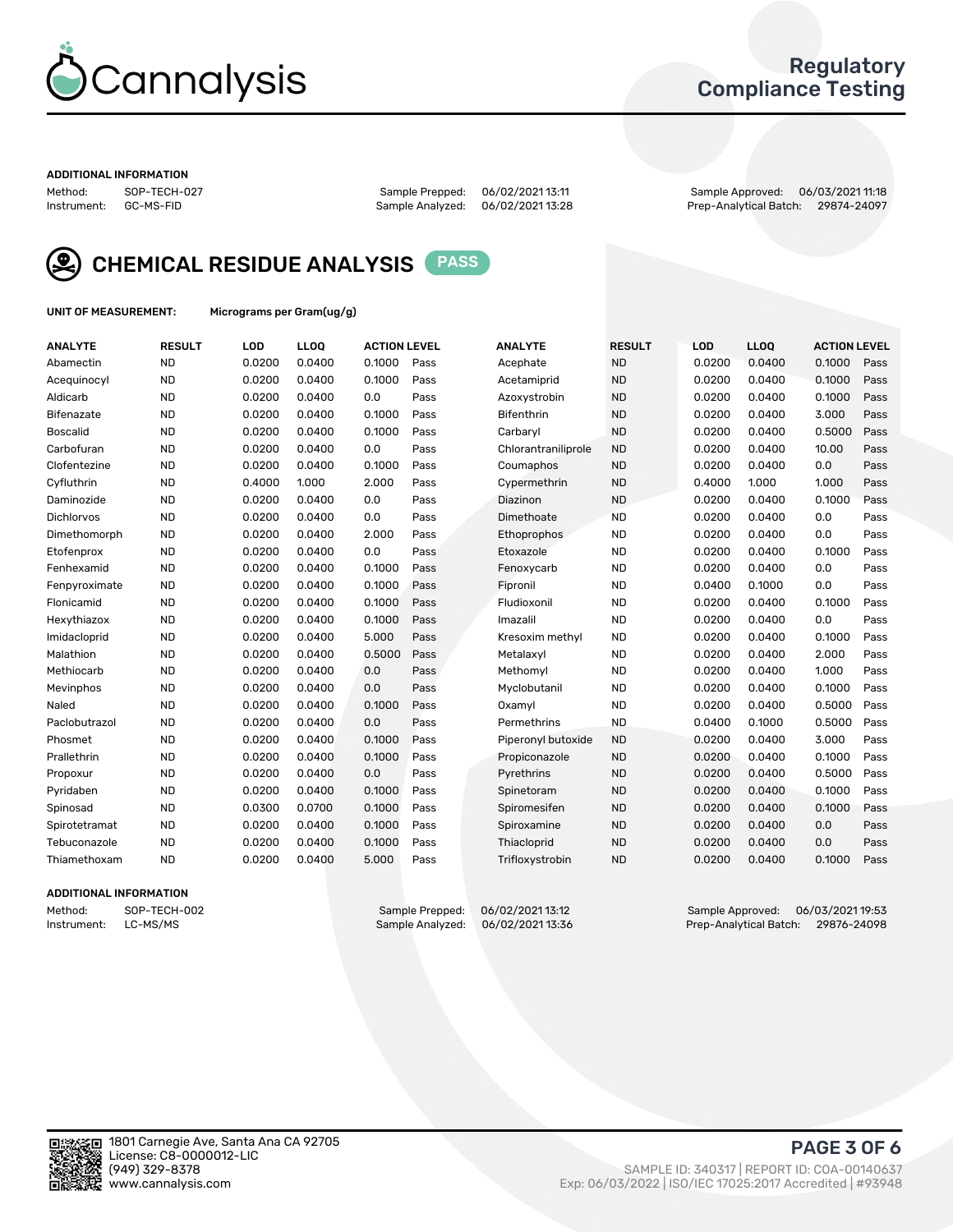

### CHEMICAL RESIDUE GC ANALYSIS PASS

| UNIT OF MEASUREMENT: | Mi |
|----------------------|----|
|                      |    |

icrograms per Gram(ug/g)

| <b>ANALYTE</b>                                   | <b>RESULT</b>            | LOD    | <b>LLOO</b> | <b>ACTION LEVEL</b> |                                     | <b>ANALYTE</b>                     | <b>RESULT</b> | LOD              | <b>LLOO</b>            | <b>ACTION LEVEL</b>            |      |
|--------------------------------------------------|--------------------------|--------|-------------|---------------------|-------------------------------------|------------------------------------|---------------|------------------|------------------------|--------------------------------|------|
| Captan                                           | <b>ND</b>                | 0.1000 | 0.2000      | 0.7000              | Pass                                | Chlordane                          | <b>ND</b>     | 0.0109           | 0.0136                 | 0.0                            | Pass |
| Methyl parathion                                 | <b>ND</b>                | 0.0400 | 0.1000      | 0.0                 | Pass                                | <b>PCNB</b>                        | <b>ND</b>     | 0.0200           | 0.0400                 | 0.1000                         | Pass |
| Chlorfenapyr                                     | <b>ND</b>                | 0.0800 | 0.1000      | 0.0                 | Pass                                | Chlorpyrifos                       | <b>ND</b>     | 0.0800           | 0.1000                 | 0.0                            | Pass |
| ADDITIONAL INFORMATION<br>Method:<br>Instrument: | SOP-TECH-010<br>GC-MS/MS |        |             |                     | Sample Prepped:<br>Sample Analyzed: | 06/02/202113:13<br>06/02/202113:36 |               | Sample Approved: | Prep-Analytical Batch: | 06/03/202111:28<br>29877-24099 |      |

### RESIDUAL SOLVENT ANALYSIS PASS

UNIT OF MEASUREMENT: Micrograms per Gram(ug/g)

| <b>ANALYTE</b>    | <b>RESULT</b> | LOD    | <b>LLOO</b> | <b>ACTION LEVEL</b> |      | <b>ANALYTE</b>           | <b>RESULT</b> | LOD    | <b>LLOO</b> | <b>ACTION LEVEL</b> |      |
|-------------------|---------------|--------|-------------|---------------------|------|--------------------------|---------------|--------|-------------|---------------------|------|
| Acetone           | <b>ND</b>     | 50.00  | 100.0       | 5000                | Pass | Acetonitrile             | <b>ND</b>     | 50.00  | 100.0       | 410.0               | Pass |
| Benzene           | <b>ND</b>     | 0.5000 | 1.000       | 1.000               | Pass | <b>Butane</b>            | <b>ND</b>     | 50.00  | 100.0       | 5000                | Pass |
| Chloroform        | <b>ND</b>     | 0.5000 | 1.000       | 1.000               | Pass | Ethanol                  | <b>ND</b>     | 50.00  | 100.0       | 5000                | Pass |
| Ethyl Acetate     | <b>ND</b>     | 50.00  | 100.0       | 5000                | Pass | <b>Ethyl Ether</b>       | <b>ND</b>     | 50.00  | 100.0       | 5000                | Pass |
| Ethylene oxide    | <b>ND</b>     | 0.5000 | 1.000       | 1.000               | Pass | Heptane                  | <b>ND</b>     | 50.00  | 100.0       | 5000                | Pass |
| Hexane            | <b>ND</b>     | 50.00  | 100.0       | 290.0               | Pass | <b>Isopropyl Alcohol</b> | <b>ND</b>     | 50.00  | 100.0       | 5000                | Pass |
| Methanol          | <b>ND</b>     | 50.00  | 100.0       | 3000                | Pass | Methylene chloride       | <b>ND</b>     | 0.5000 | 1.000       | 1.000               | Pass |
| Pentane           | <b>ND</b>     | 50.00  | 100.0       | 5000                | Pass | Propane                  | <b>ND</b>     | 50.00  | 200.0       | 5000                | Pass |
| Toluene           | <b>ND</b>     | 50.00  | 100.0       | 890.0               | Pass | Xvlenes                  | <b>ND</b>     | 50.08  | 100.0       | 2170                | Pass |
| Trichloroethylene | <b>ND</b>     | 0.5000 | 1.000       | 1.000               | Pass | 1.2-Dichloroethane       | <b>ND</b>     | 0.5000 | 1.000       | 1.000               | Pass |

#### ADDITIONAL INFORMATION

Method: SOP-TECH-021 Sample Prepped: 06/02/202112:55 Sample Approved: 06/03/2021 10:17<br>Sample Analyzed: 06/02/202113:27 Prep-Analytical Batch: 29881-24096 Prep-Analytical Batch: 29881-24096



UNIT OF MEASUREMENT: Cycle Threshold (Ct)

| <b>ANALYTE</b>         | <b>RESULT</b>              | LOD   | <b>LLOO</b> | <b>ACTION LEVEL</b> |                  | <b>ANALYTE</b> | <b>RESULT</b> | LOD              | <b>LLOO</b>      |     | <b>ACTION LEVEL</b> |
|------------------------|----------------------------|-------|-------------|---------------------|------------------|----------------|---------------|------------------|------------------|-----|---------------------|
| A.fumigatus            | ND                         | 33.00 | 0.0         | 0.0                 | Pass             | A. flavus      | <b>ND</b>     | 33.00            | 0.0              | 0.0 | Pass                |
| A. niger               | <b>ND</b>                  | 33.00 | 0.0         | 0.0                 | Pass             | A. terreus     | <b>ND</b>     | 33.00            | 0.0              | 0.0 | Pass                |
| <b>STEC</b>            | <b>ND</b>                  | 33.00 | 0.0         | 0.0                 | Pass             | Salmonella spp | <b>ND</b>     | 33.00            | 0.0              | 0.0 | Pass                |
| ADDITIONAL INFORMATION |                            |       |             |                     |                  |                |               |                  |                  |     |                     |
| Method:                | SOP-TECH-016, SOP-TECH-022 |       |             | Sample Prepped:     | 06/03/2021 06:15 |                |               | Sample Approved: | 06/03/2021 11:52 |     |                     |

Instrument: qPCR Sample Analyzed: 06/03/2021 06:16 Prep-Analytical Batch: 29889-24110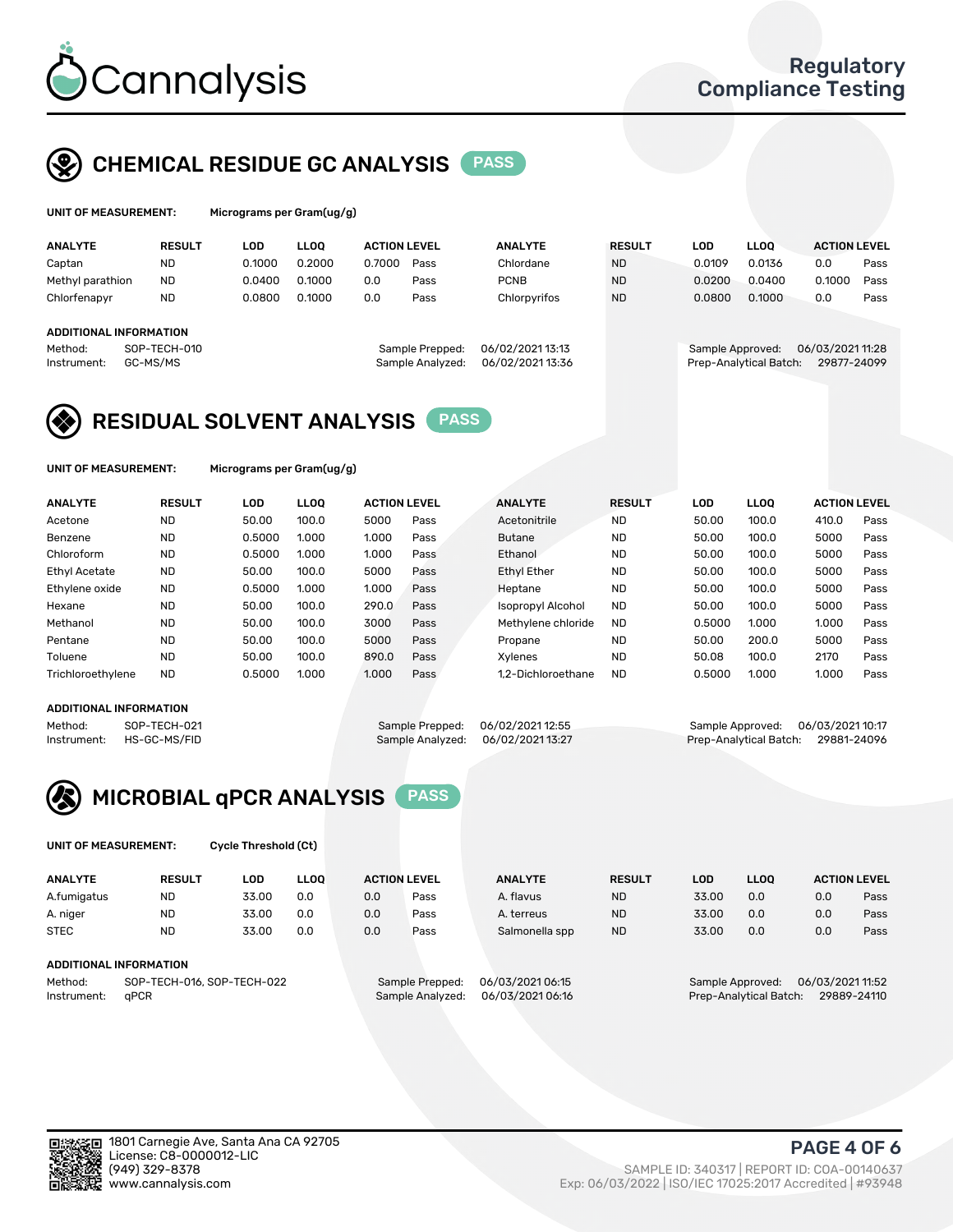



| UNIT OF MEASUREMENT:                             |                               | Micrograms per Gram(ug/g)      |                  |                                     |                    |                                                                               |                  |                  |                                  |  |  |
|--------------------------------------------------|-------------------------------|--------------------------------|------------------|-------------------------------------|--------------------|-------------------------------------------------------------------------------|------------------|------------------|----------------------------------|--|--|
| <b>ANALYTE</b>                                   | <b>RESULT</b>                 | <b>LOD</b>                     | <b>LLOO</b>      | <b>ACTION LEVEL</b>                 | <b>ANALYTE</b>     | <b>RESULT</b>                                                                 | <b>LOD</b>       | <b>LLOO</b>      | <b>ACTION LEVEL</b>              |  |  |
| Arsenic<br>Lead                                  | <b>ND</b><br><b>ND</b>        | 0.0120<br>0.0068               | 0.1000<br>0.0500 | 0.2000<br>Pass<br>0.5000<br>Pass    | Cadmium<br>Mercury | <b>ND</b><br><b>ND</b>                                                        | 0.0072<br>0.0060 | 0.0500<br>0.0500 | 0.2000<br>Pass<br>0.1000<br>Pass |  |  |
|                                                  | <b>ADDITIONAL INFORMATION</b> |                                |                  |                                     |                    |                                                                               |                  |                  |                                  |  |  |
| SOP-TECH-013<br>Method:<br>ICP-MS<br>Instrument: |                               |                                |                  | Sample Prepped:<br>Sample Analyzed: |                    | 06/02/2021 16:29<br>Sample Approved:<br>Prep-Analytical Batch:<br>29867-24095 |                  |                  |                                  |  |  |
| <b>MYCOTOXINS ANALYSIS</b><br><b>PASS</b>        |                               |                                |                  |                                     |                    |                                                                               |                  |                  |                                  |  |  |
| UNIT OF MEASUREMENT:                             |                               | Micrograms per Kilogram(ug/kg) |                  |                                     |                    |                                                                               |                  |                  |                                  |  |  |
| <b>ANALYTE</b>                                   | <b>RESULT</b>                 | LOD                            | <b>LLOQ</b>      | <b>ACTION LEVEL</b>                 | <b>ANALYTE</b>     | <b>RESULT</b>                                                                 | <b>LOD</b>       | <b>LLOQ</b>      | <b>ACTION LEVEL</b>              |  |  |

|                        | .                       | .            |       |                 |       |      | .               |                  | .         | ---   |       |                  |      |  |
|------------------------|-------------------------|--------------|-------|-----------------|-------|------|-----------------|------------------|-----------|-------|-------|------------------|------|--|
|                        | Aflatoxin B1            | ND           | 1.000 | 2.000           |       | N/A  | Aflatoxin B2    |                  | <b>ND</b> | 2.000 | 5.000 |                  | N/A  |  |
|                        | Aflatoxin G1            | <b>ND</b>    | 2.000 | 5.000           |       | N/A  | Aflatoxin G2    |                  | <b>ND</b> | 2.000 | 5.000 |                  | N/A  |  |
|                        | <b>Total Aflatoxins</b> | <b>ND</b>    | 10.00 | 14.00           | 20.00 | Pass | Ochratoxin A    |                  | <b>ND</b> | 1.000 | 2.000 | 20.00            | Pass |  |
|                        |                         |              |       |                 |       |      |                 |                  |           |       |       |                  |      |  |
| ADDITIONAL INFORMATION |                         |              |       |                 |       |      |                 |                  |           |       |       |                  |      |  |
|                        | Method:                 | SOP-TECH-020 |       | Sample Prepped: |       |      | 06/02/202113:13 | Sample Approved: |           |       |       | 06/03/2021 12:04 |      |  |
|                        |                         |              |       |                 |       |      |                 |                  |           |       |       |                  |      |  |

Instrument: LC-MS/MS Sample Analyzed: 06/02/2021 13:37 Prep-Analytical Batch: 29879-24100

#### FILTH & FOREIGN MATERIAL ANALYSIS PASS Q

UNIT OF MEASUREMENT: Filth and Foreign Matter (%, #/3g)

| <b>ANALYTE</b>                                              | <b>RESULT</b> | LOD | <b>LLOO</b> | <b>ACTION LEVEL</b>                 |      | <b>ANALYTE</b>                       | <b>RESULT</b>                                                                | LOD | LLOO | <b>ACTION LEVEL</b> |      |
|-------------------------------------------------------------|---------------|-----|-------------|-------------------------------------|------|--------------------------------------|------------------------------------------------------------------------------|-----|------|---------------------|------|
| IF RH ME                                                    | <b>ND</b>     | 0.0 | 0.0         | 1.000                               | Pass | <b>IFM</b>                           | <b>ND</b>                                                                    | 0.0 | 0.0  | 25.00               | Pass |
| Mold                                                        | <b>ND</b>     | 0.0 | 0.0         | 25.00                               | Pass | <b>SSCD</b>                          | <b>ND</b>                                                                    | 0.0 | 0.0  | 25.00               | Pass |
| <b>ADDITIONAL INFORMATION</b>                               |               |     |             |                                     |      |                                      |                                                                              |     |      |                     |      |
| Method:<br>SOP-TECH-009<br>Instrument:<br>Visual Inspection |               |     |             | Sample Prepped:<br>Sample Analyzed: |      | 06/02/2021 13:02<br>06/02/2021 13:04 | 06/02/202113:12<br>Sample Approved:<br>Prep-Analytical Batch:<br>29882-24094 |     |      |                     |      |